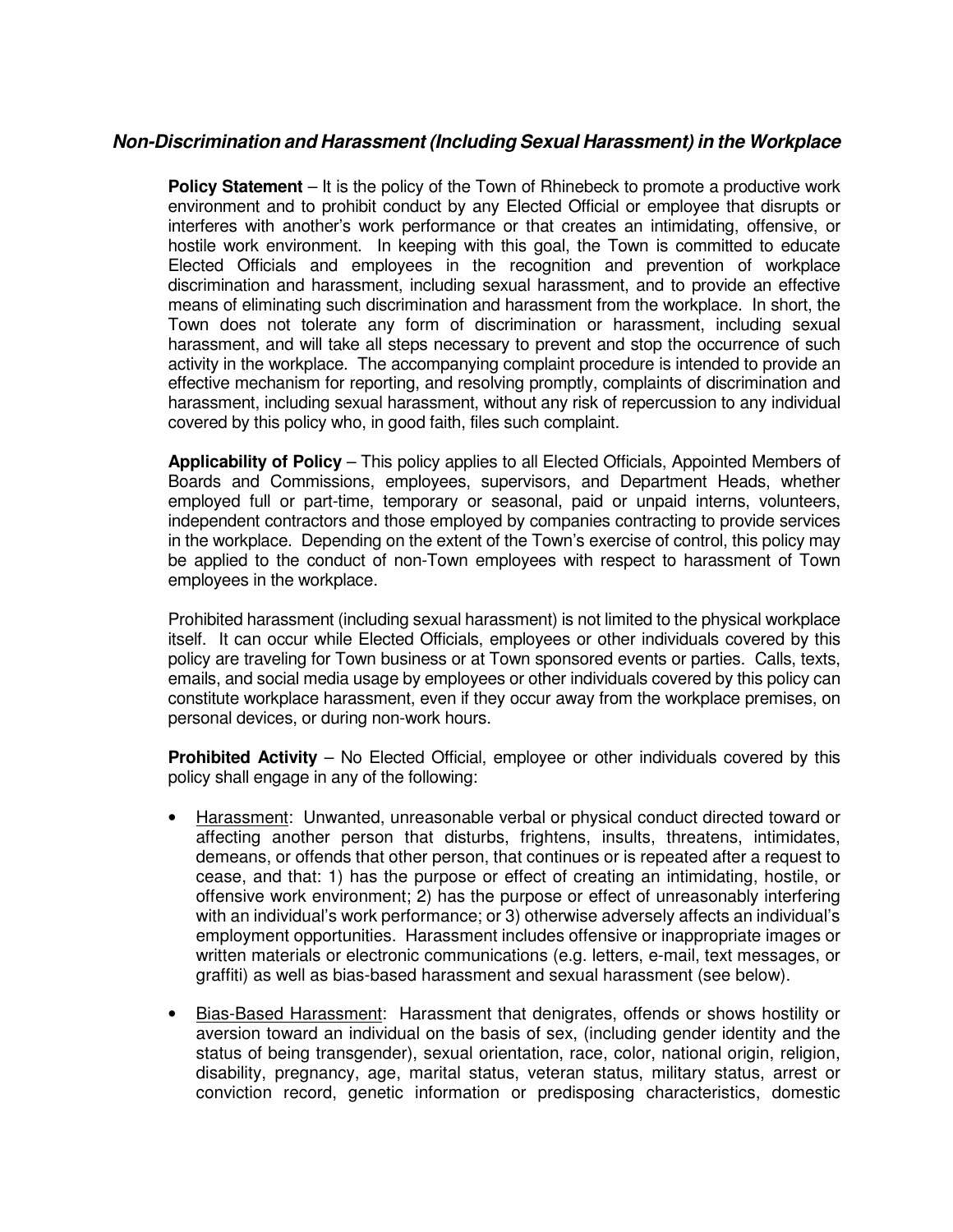violence victim status, or any other protected status. Bias-based harassment includes, but is not limited to: epithets, slurs or negative stereotyping; threatening, intimidating, or hostile acts; denigrating jokes; and written, electronic, or graphic material that denigrates, ridicules, objectifies, or shows hostility, aversion or contempt toward an individual or group and that is placed on walls, bulletin boards, lockers or elsewhere on or in the Town's premises, vehicles, or equipment, or is circulated in the workplace, including through electronic means.

• Discrimination: The Town of Rhinebeck is an Equal Opportunity Employer. The Town does not unlawfully discriminate on the basis of sex, (including gender identity and the status of being transgender), sexual orientation, race, color, national origin, religion, disability, pregnancy, age, marital status, veteran status, military status, arrest or conviction record, genetic information or predisposing characteristics, domestic violence victim status, or any other protected status. Unlawful discrimination based on membership in these categories is prohibited by applicable federal, state, or local laws. This policy applies to all terms and conditions of employment, including, but not limited to, hiring, placement, assignments, compensation, promotion, transfer, training, leave of absence, and termination.

**Definition of Sexual Harassment** – This policy places special attention on the prohibition of sexual harassment in the workplace.

Sexual harassment is a form of sex discrimination and is unlawful under federal, state, and (where applicable) local law. Sexual harassment includes harassment on the basis of sex, sexual orientation, self-identified or perceived sex, gender expression, gender identity and the status of being transgender.

Sexual harassment includes unwelcome conduct which is either of a sexual nature, or which is directed at an individual because of that individual's sex when:

- Such conduct has the purpose or effect of unreasonably interfering with an individual's work performance or creating an intimidating, hostile or offensive work environment, even if the reporting individual is not the intended target of the sexual harassment;
- Such conduct is made either explicitly or implicitly a term or condition of employment; or
- Submission to or rejection of such conduct is used as the basis for employment decisions affecting an individual's employment.

A sexually harassing hostile work environment includes, but is not limited to, words, signs, jokes, pranks, intimidation or physical violence which are of a sexual nature, or which are directed at an individual because of that individual's sex. Sexual harassment also consists of any unwanted verbal or physical advances, sexually explicit derogatory statements or sexually discriminatory remarks made by someone which are offensive or objectionable to the recipient, which cause the recipient discomfort or humiliation, or which interfere with the recipient's job performance.

Sexual harassment also occurs when a person in authority tries to trade job benefits for sexual favors. This can include hiring, promotion, continued employment or any other terms, conditions or privileges of employment. This is also called "quid pro quo" harassment.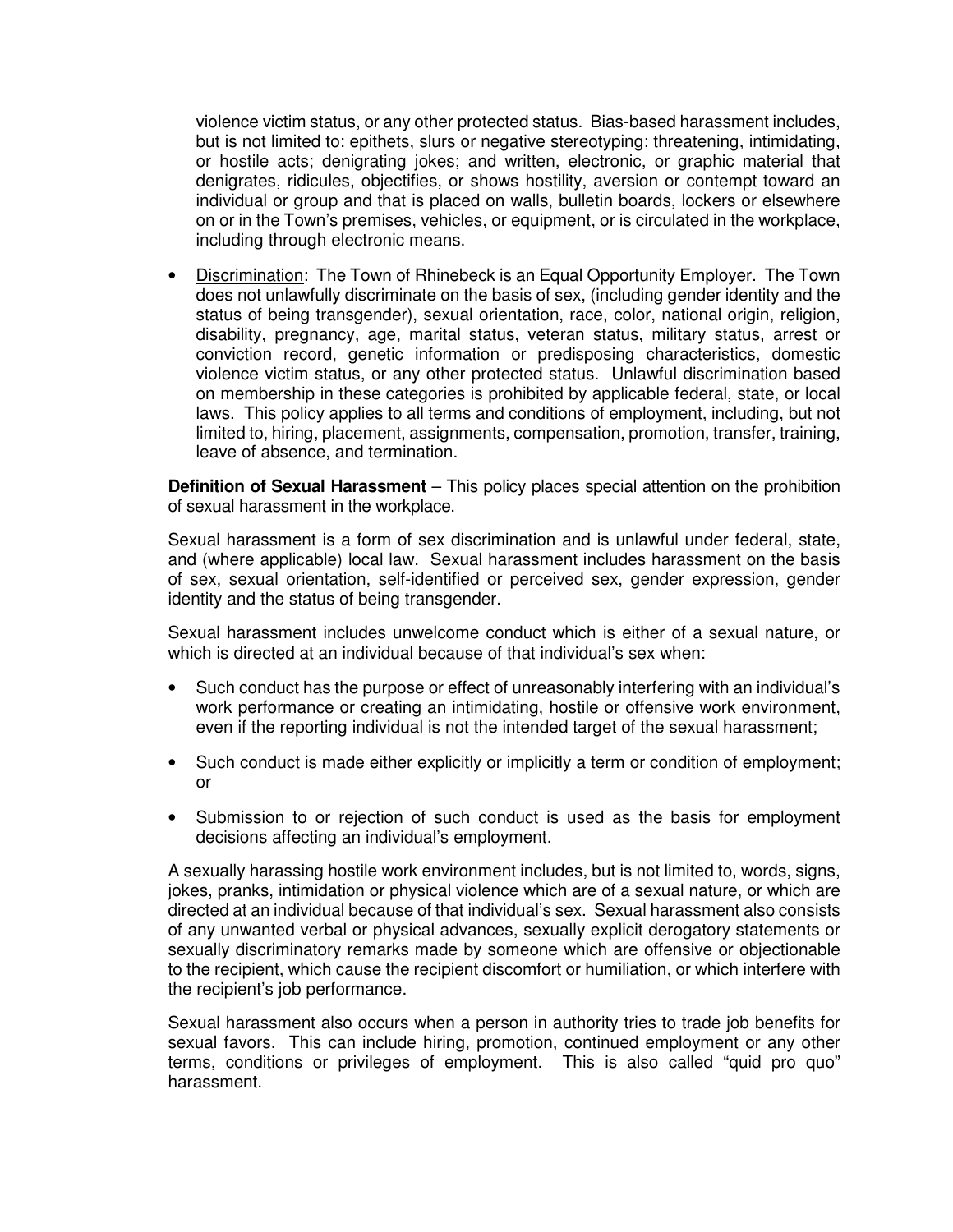Any individual covered under this policy who feels harassed should report such behavior so that any violation of this policy can be corrected promptly. Any harassing conduct, even a single incident, can be addressed under this policy.

**Examples of Sexual Harassment** - The following describes some of the types of acts that may be unlawful sexual harassment and that are strictly prohibited:

- Physical acts of a sexual nature, such as:
	- o Touching, pinching, patting, kissing, hugging, grabbing, brushing against another employee's body or poking another employee's body;
	- o Rape, sexual battery, molestation or attempts to commit these assaults.
- Unwanted sexual advances or propositions, such as:
	- o Requests for sexual favors accompanied by implied or overt threats concerning the target's job performance evaluation, a promotion or other job benefits or detriments;
	- o Subtle or obvious pressure for unwelcome sexual activities.
- Sexually oriented gestures, noises, remarks or jokes, or comments about a person's sexuality or sexual experience, which create a hostile work environment.
- Sex stereotyping occurs when conduct or personality traits are considered inappropriate simply because they may not conform to other people's ideas or perceptions about how individuals of a particular sex should act or look.
- Sexual or discriminatory displays or publications anywhere in the workplace, such as:  $\circ$  Displaying pictures, posters, calendars, graffiti, objects, promotional material, reading materials or other materials that are sexually demeaning or pornographic. This includes such sexual displays on workplace computers or cell phones and sharing such displays while in the workplace.
- Hostile actions taken against an individual because of that individual's sex, sexual orientation, gender identity and the status of being transgender, such as:
	- o Interfering with, destroying or damaging a person's workstation, tools or equipment, or otherwise interfering with the individual's ability to perform the job;
	- o Sabotaging an individual's work;
	- o Bullying, yelling, name-calling.

**Prohibition Against Retaliation** – Unlawful retaliation can be any action that could discourage an employee or other individual covered under this policy from coming forward to make or support a claim of discrimination or harassment, including sexual harassment. Adverse action need not be job-related or occur in the workplace to constitute unlawful retaliation (e.g., threats of physical violence outside of work hours).

Unlawful retaliation against any employee or other individual covered under this policy who has engaged in "protected activity" is strictly prohibited by this policy as well as (where applicable) federal, state, and local law. Protected activity occurs when a person has:

• made a complaint of harassment or discrimination, either internally or with any antidiscrimination agency;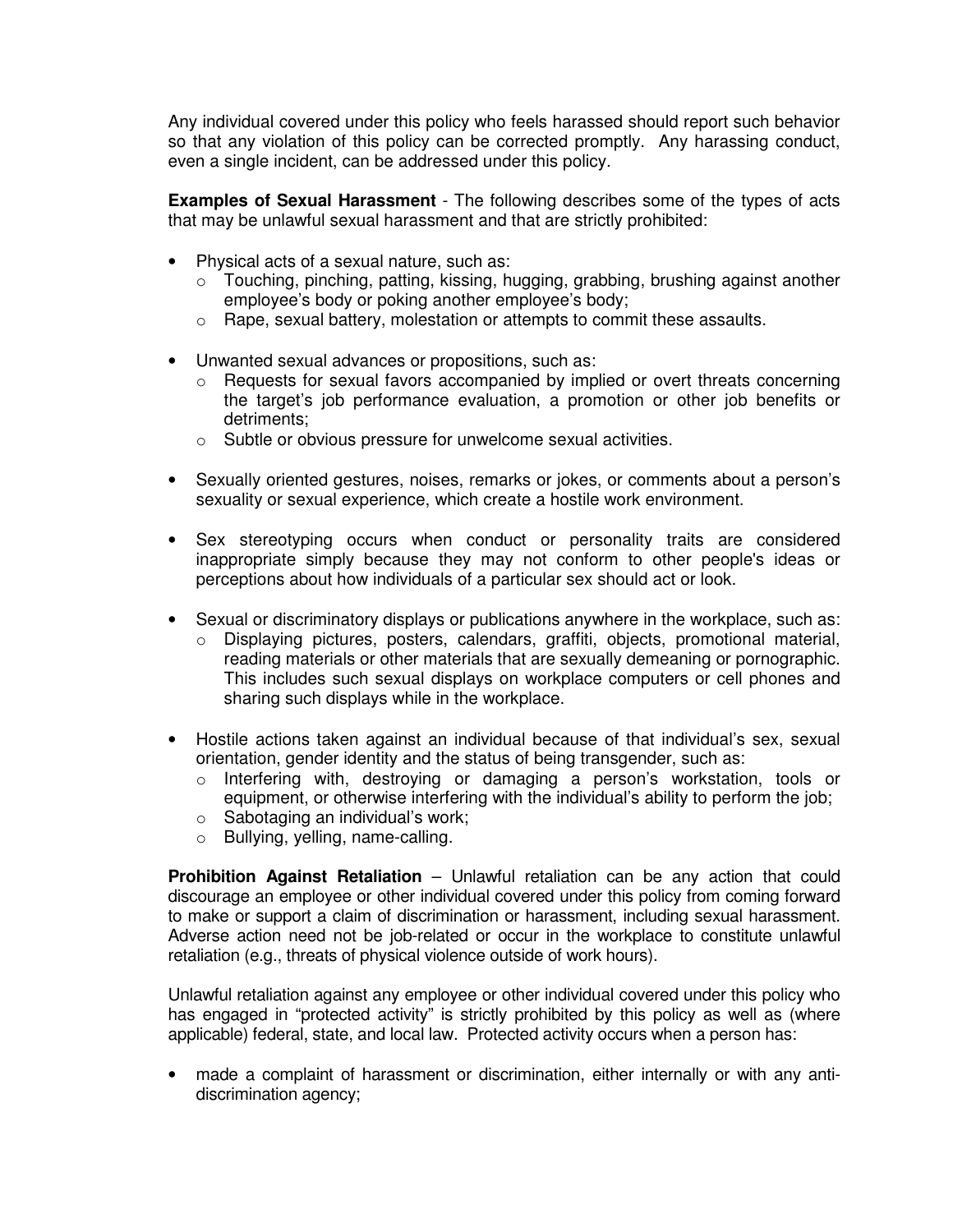- opposed harassment or discrimination by making a verbal or informal complaint to management, or by simply informing a supervisor or management of harassment or discrimination;
- reported that another employee has been subjected to harassment or discrimination;
- encouraged a fellow employee to report harassment or discrimination;
- participated in a workplace investigation regarding harassment or discrimination;
- testified or assisted in a proceeding involving harassment or discrimination under the Human Rights Law or other anti-discrimination laws.

Even if the alleged discrimination or harassment does not turn out to rise to the level of a violation of law, the individual is protected from retaliation if the person had a good faith belief that the practices were unlawful. However, the retaliation provision is not intended to protect persons making intentionally false charges of discrimination or harassment.

**Reporting of Discrimination and Harassment (including Sexual Harassment)** – Reports of alleged discrimination and/or harassment (including sexual harassment) or retaliation may be made verbally or in writing. A form for the submission of a written complaint is attached to this policy and individuals are encouraged to use this form. If an individual chooses to submit a verbal complaint, such complaint will be recorded by the receiver of this complaint on this form. Employees are encouraged to report incidents of discrimination, harassment (including sexual harassment), or retaliation to their Department Head and/or the Town Supervisor as soon as possible after their occurrence. If the employee's Department Head is believed to be involved in the incident, or if the employee is not comfortable in addressing the incident with the Department Head, the report should be made directly to the Town Supervisor. If the Town Supervisor is believed to be involved in the incident or the employee is not comfortable reporting the incident to the Town Supervisor, the employee should report the incident to a member of the Town Board. Employees who believe they have been discriminated against or harassed and would like to obtain guidance as to how to proceed in filing a complaint, should contact their immediate supervisor, their Department Head or the Town Supervisor. Employees who work during off-hours are encouraged to contact their supervisor, their Department Head or the Town Supervisor at home if these individuals do not work during the employee's shift. Non-employees are encouraged to report incidents of alleged discrimination and harassment (including sexual harassment) to either the Department Head of the department where services are being provided, the Town Supervisor, or a member of the Town Board.

**Supervisory Responsibility** – Supervisory personnel must make every effort to ensure a work environment that is free from discrimination and harassment, including sexual harassment. Any Department Head or supervisor who receives a complaint or information about suspected prohibited activity (as outlined above), observes behavior that may constitute prohibited activity, or for any reason suspects that prohibited activity is occurring, is required to report such suspected prohibited activity to the Town Supervisor, or any member of the Town Board.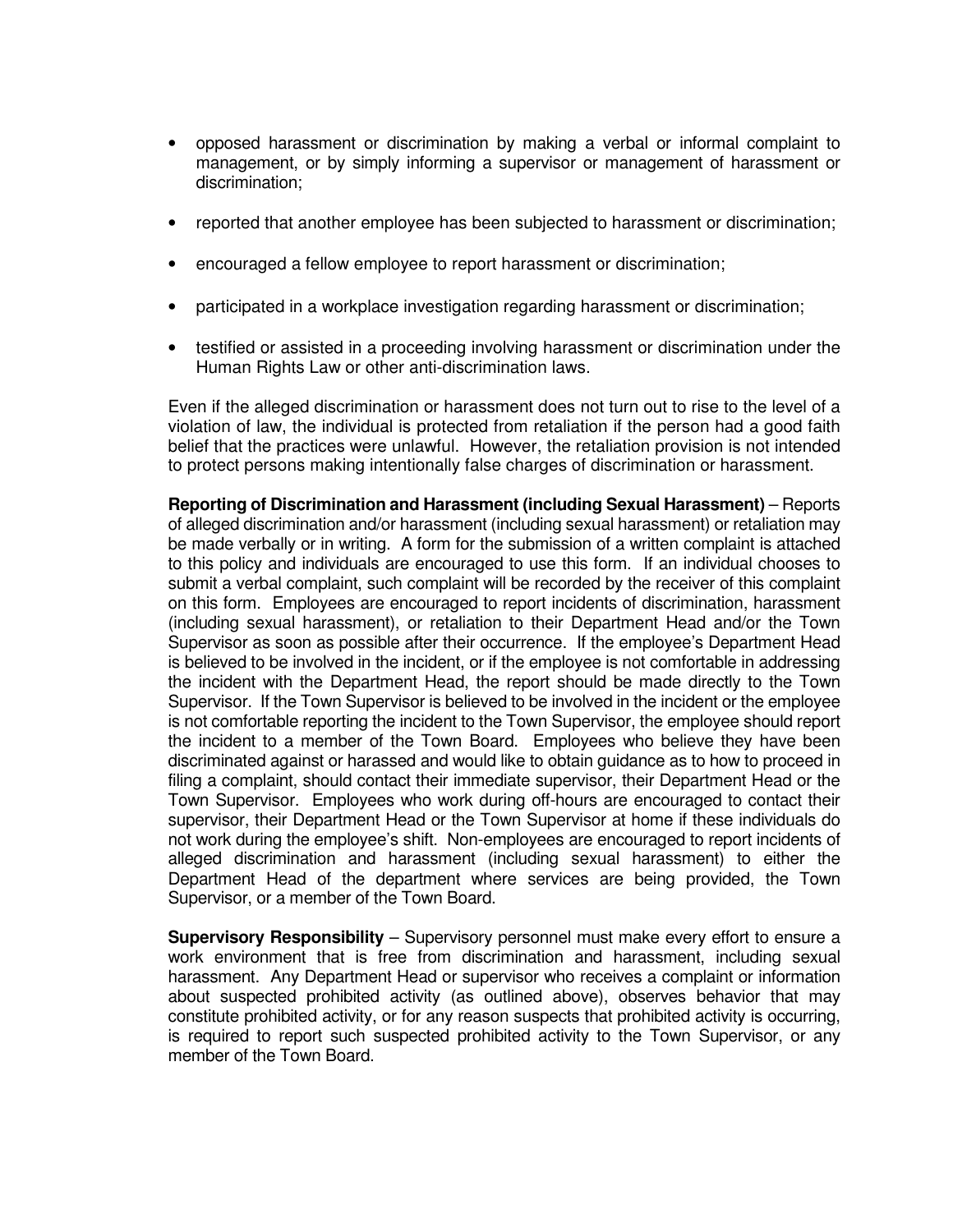In addition to being subject to corrective action or discipline if they engaged in prohibited activity themselves, supervisory personnel will be subject to discipline for failing to report suspected prohibited activity or otherwise knowingly allowing prohibited activity to continue. Supervisory personnel will also be subject to corrective action or discipline for engaging in any form of retaliation prohibited by this policy.

**Investigation of Complaint** – The Town Supervisor, in consultation with the Town Board, will determine the appropriate individual(s) to conduct the investigation. All complaints pursuant to this policy, whether reported in verbal or written form, will be investigated promptly, thoroughly, and in as impartial a manner as possible. The investigation will normally include conferring with the parties involved and any named or apparent witnesses. All employees are required to cooperate in an investigation, if so directed. All persons involved, including complainants, witnesses and alleged perpetrators will be accorded due process to protect their rights to a fair and impartial investigation. All relevant materials, including all electronic communications, documents, emails or phone records that are relevant to the allegations will also be considered. A written report will be prepared documenting the results of the investigation. The individual who reported the complaint and the individual about whom the complaint was made will be notified of the final determination.

**Confidentiality** – Complaints of discrimination and harassment, including sexual harassment, will be handled and investigated promptly and in a manner that is as impartial and confidential as possible. In no event will information concerning a complaint be released by the Town to third parties or to anyone within the Town employment who is not directly involved in the investigation or handling of the complaint unless otherwise required by law.

**Corrective Action and Discipline** – Any employee who is found to have violated any aspect of this policy will be subject to corrective or disciplinary action, up to and including termination of employment, as provided by Town operating procedures, including Civil Service Law Section 75, or a collective bargaining agreement. Any Elected Official who violates this policy will be subject to remedial action as provided for and/or allowed under NYS Public Officers Law, as well as any other applicable statutes. Any vendor, supplier, visitor, customer, or other non-employee who violates this policy will be subject to remedial action, to the extent that the Town is empowered to take such action.

**Legal Protections and External Remedies** – Nothing in this policy should be construed as in any way limiting employees' rights to file a formal complaint with the appropriate state or federal agencies responsible for administering anti-discrimination laws. Complainants should be aware that time restrictions may apply and need to be considered. Aside from the Town's internal process, employees may also choose to pursue legal remedies with the following governmental entities at any time.

#### New York State Division of Human Rights (DHR)

The Human Rights Law (HRL) applies to employers in New York State with regard to harassment and protects employees and non-employees regardless of immigration status. A complaint alleging violation of the Human Rights Law may be filed either with DHR or in New York State Supreme Court. Complaints with DHR may be filed any time within one year of the harassment. If an individual did not file at DHR, they can sue directly in state court under the HRL, within three years of the alleged discrimination. An individual may not file with DHR if they have already filed an HRL complaint in state court. Filing an internal complaint with the Town does not extend the time limits to file with DHR or in court. The one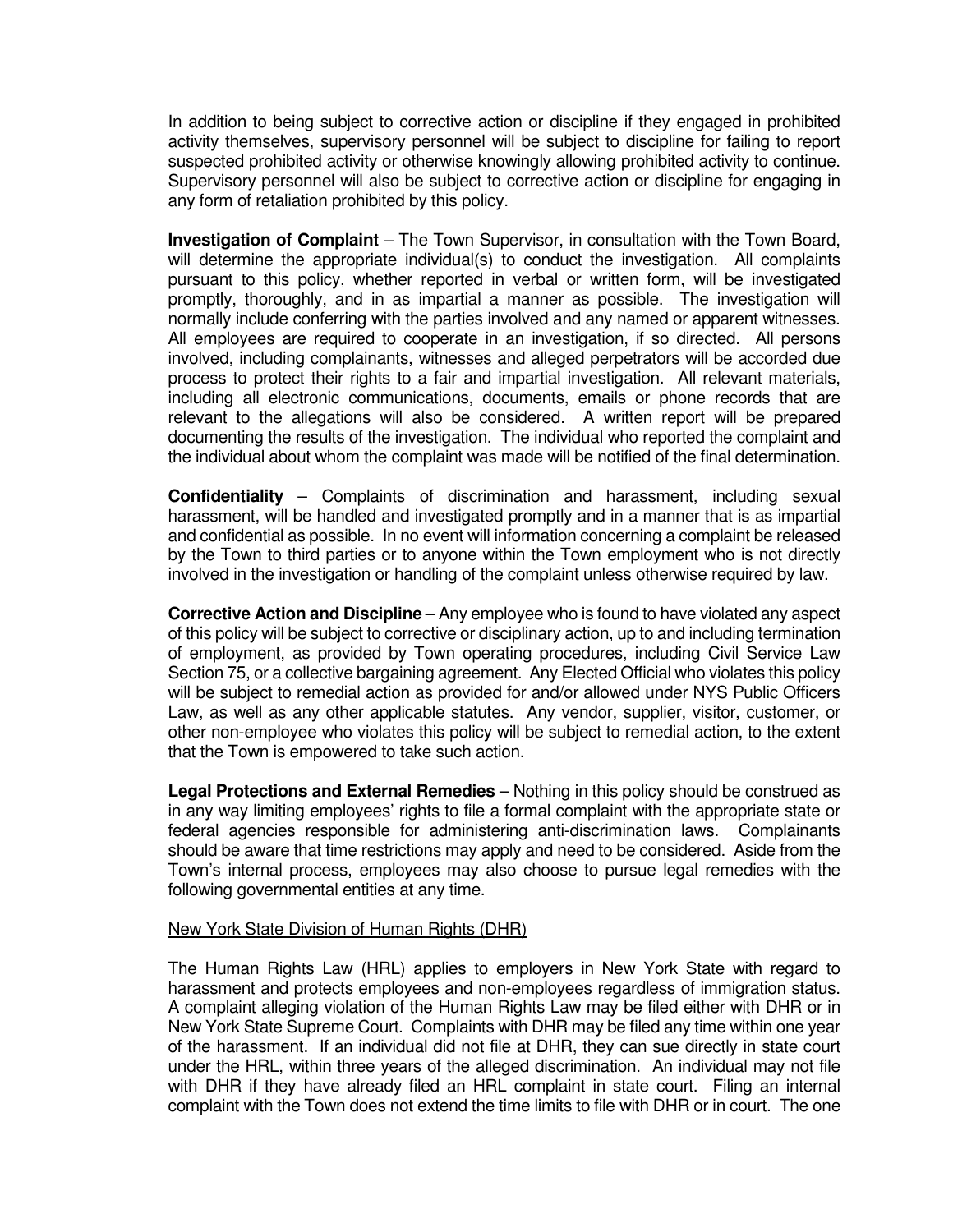year or three years is counted from date of the most recent incident of harassment. An attorney is not needed to file a complaint with DHR, and there is no cost to file with DHR. DHR will investigate the complaint and determine whether there is probable cause to believe that discrimination has occurred. Probable cause cases are forwarded to a public hearing before an administrative law judge. If discrimination is found after a hearing, DHR has the power to award relief, which varies but may include requiring the Town to take action to stop the harassment, or redress the damage caused, including paying monetary damages, attorney's fees and civil fines.

DHR's main office contact information is: NYS Division of Human Rights, One Fordham Plaza, Fourth Floor, Bronx, New York 10458, (718) 741-8400. Contact DHR at (888) 392- 3644 or visit dhr.ny.gov/complaint for more information about filing a complaint. The website has a complaint form that can be downloaded, filled out, notarized and mailed to DHR. The website also contains contact information for DHR's regional offices across New York State.

#### United States Equal Employment Opportunity Commission (EEOC)

The EEOC enforces federal anti-discrimination laws, including Title VII of the 1964 federal Civil Rights Act (codified as 42 U.S.C. § 2000e et seq.). An individual can file a complaint with the EEOC anytime within 300 days from the harassment. There is no cost to file a complaint with the EEOC. The EEOC will investigate the complaint and determine whether there is reasonable cause to believe that discrimination has occurred, at which point the EEOC will issue a Right to Sue letter permitting the individual to file a complaint in federal court. The EEOC does not hold hearings or award relief but may take other action including pursuing cases in federal court on behalf of complaining parties. Federal courts may award remedies if discrimination is found to have occurred. If an employee believes that he/she has been discriminated against at work, he/she can file a "Charge of Discrimination." The EEOC has district, area, and field offices where complaints can be filed. Contact the EEOC by calling 1-800-669-4000 (1-800-669-6820 (TTY)), visiting their website at www.eeoc.gov or via email at info@eeoc.gov. If an individual filed an administrative complaint with DHR, DHR will file the complaint with the EEOC to preserve the right to proceed in federal court.

#### Local Protections

Many localities enforce laws protecting individuals from sexual harassment and discrimination. An individual should contact the county, city or town in which they live to find out if such a law exists.

#### Contact the Local Police Department

If the harassment involves physical touching, coerced physical confinement or coerced sex acts, the conduct may constitute a crime. Contact the Village of Rhinebeck Police Department, Dutchess County Sheriff's or State Police.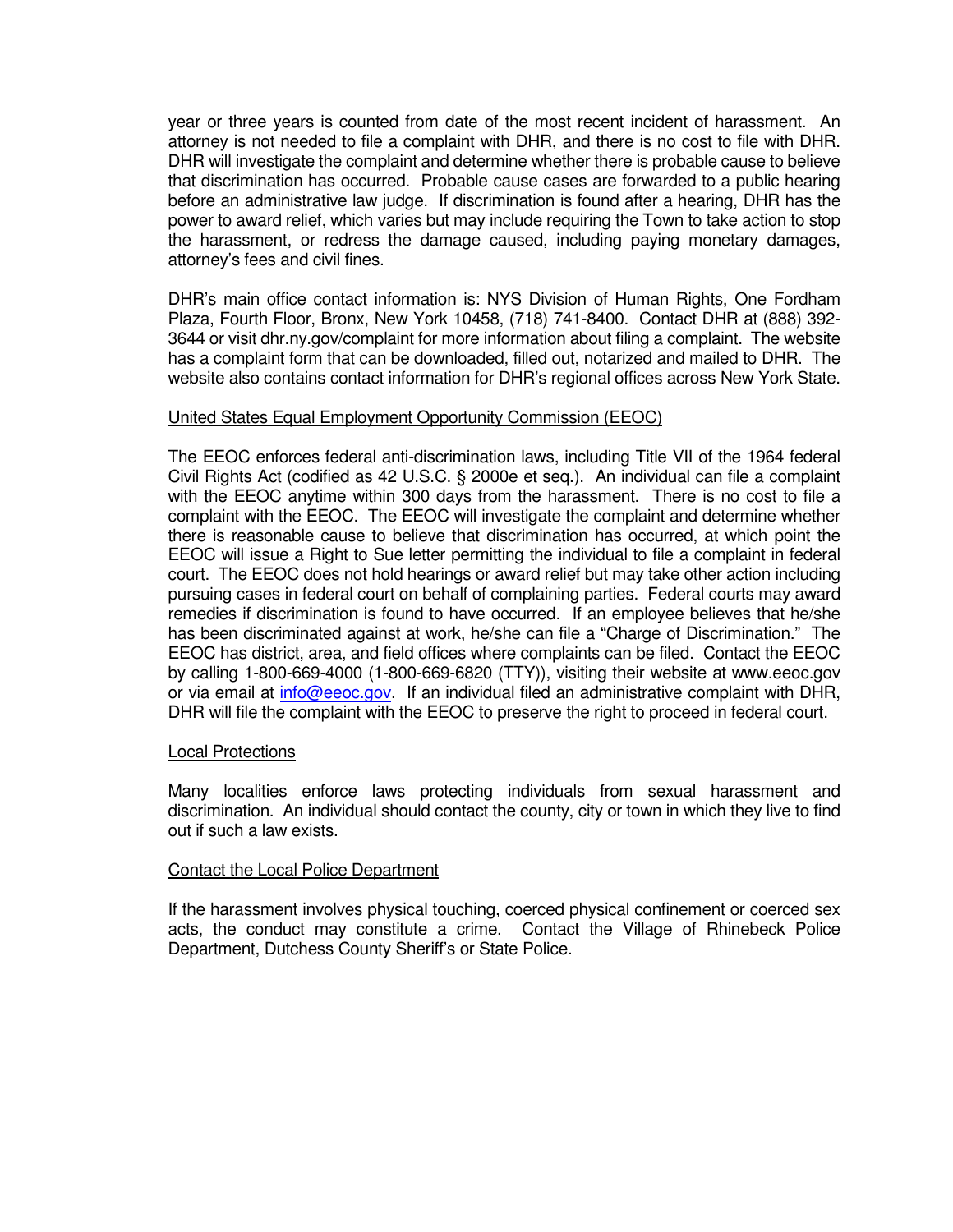# **TOWN OF RHINEBECK**

## **COMPLAINT FORM**

## **DISCRIMINATION AND HARASSMENT (INCLUDING SEXUAL HARASSMENT)**

This form is to be used to document any complaint of alleged discrimination and/or harassment, including sexual harassment, as outlined in the policy. Once you complete this form, please submit it to the appropriate individual as outlined in the policy. If you are more comfortable reporting the allegations verbally or in another manner, refer to your policy for guidance. Once you submit this complaint, the Town will commence an investigation pursuant to its policy.

| Name of Complainant:                                                                                                                                                                                 | Department: |
|------------------------------------------------------------------------------------------------------------------------------------------------------------------------------------------------------|-------------|
|                                                                                                                                                                                                      |             |
| Name(s) of individual engaging in alleged discrimination<br>and/or harassment including sexual harassment:                                                                                           | Department: |
|                                                                                                                                                                                                      |             |
|                                                                                                                                                                                                      |             |
| Describe the specific incident of discrimination and/or harassment alleged. Describe each incident<br>separately, including dates, times and locations. If you cannot remember exact dates, times or |             |
| locations, provide approximations. Use additional pages if necessary.                                                                                                                                |             |
|                                                                                                                                                                                                      |             |
|                                                                                                                                                                                                      |             |
|                                                                                                                                                                                                      |             |
|                                                                                                                                                                                                      |             |
|                                                                                                                                                                                                      |             |
|                                                                                                                                                                                                      |             |
|                                                                                                                                                                                                      |             |
|                                                                                                                                                                                                      |             |
|                                                                                                                                                                                                      |             |
|                                                                                                                                                                                                      |             |
|                                                                                                                                                                                                      |             |
|                                                                                                                                                                                                      |             |
|                                                                                                                                                                                                      |             |